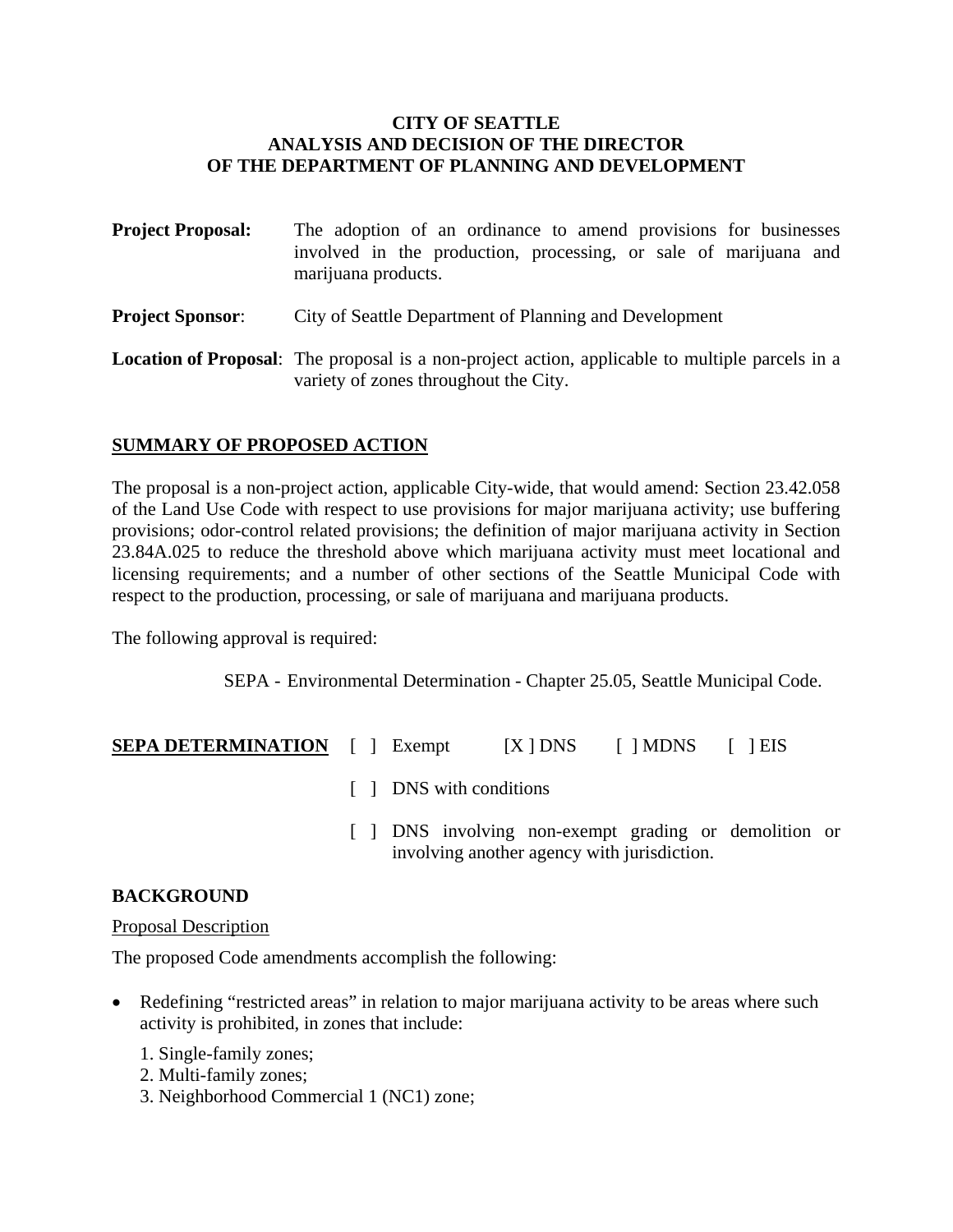- 4. Pioneer Square Mixed (PSM);
- 5. International District Mixed (IDM);
- 6. International District Residential (IDR);
- 7. Downtown Harborfront 1 (DH1);
- 8. Downtown Harborfront 2 (DH2);
- 9. Pike Market Mixed (PMM);
- 10. Ballard Avenue Landmark District;
- 11. Columbia City Landmark District;
- 12. Fort Lawton Landmark District;
- 13. Harvard-Belmont Landmark District;
- 14. International Special Review District;
- 15. Pike Place Market Historical District;
- 16. Pioneer Square Preservation District;
- 17. Sand Point Overlay District; or
- 18. Stadium Transition Area Overlay District.
- Defining buffer distances from certain uses:
	- o 1,000 feet from any lot line of property containing elementary schools, secondary schools, or playgrounds;
	- o 250 feet from any lot line of property containing child care centers, game arcades, libraries, public parks, public transit centers, or recreation center or facility.
	- o Major marijuana activity involving retail transactions may be located within 500 feet from no more than one other property containing state licensed major marijuana activity involving retail transactions.
- The distance buffers are measured from all lot lines of each property on which certain state licensed major marijuana activity is occurring.
- Revising the definition of "major marijuana activity" with respect to thresholds as follows:

|            | Old Threshold                            | New Threshold                        |
|------------|------------------------------------------|--------------------------------------|
| Production | 45 plants                                | Any production outside a dwelling    |
|            |                                          | unit or production inside a          |
|            |                                          | dwelling unit including more than    |
|            |                                          | 15 plants, except that 60 plants are |
|            |                                          | allowed for registered               |
|            |                                          | cooperatives                         |
| Processing | 72 ounces of useable marijuana or an     | Any processing outside of a          |
|            | amount of marijuana-infused product that | dwelling unit or any processing      |
|            | could reasonably be produced with 72     | within a dwelling unit other than    |
|            | ounces of useable marijuana on-site      | the drying or incorporation into     |
|            |                                          | food of the product of 15 plants,    |
|            |                                          | except that the drying or            |
|            |                                          | incorporation into food of the       |
|            |                                          | product of 60 plants is allowed      |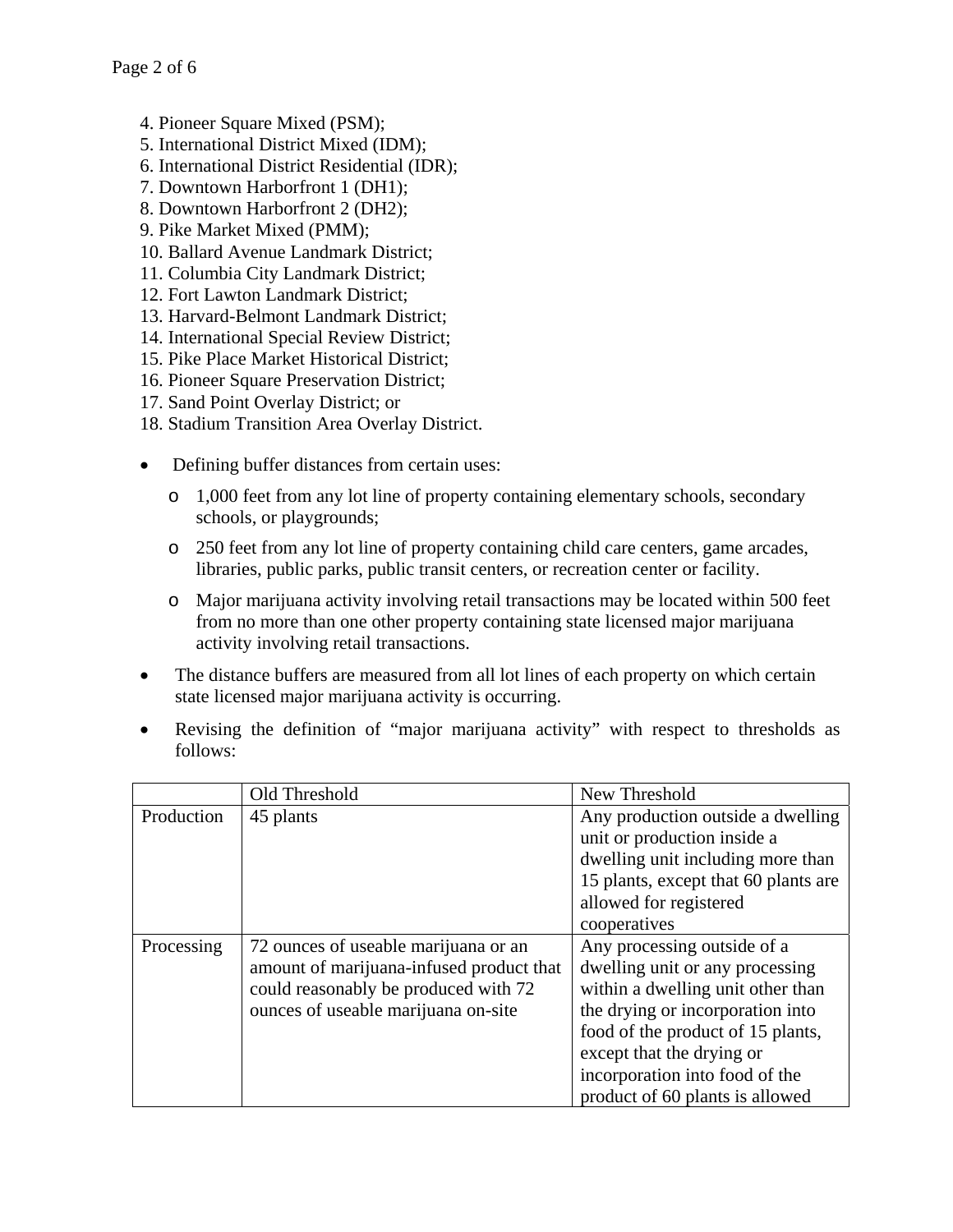|                 |                                          | for registered cooperatives |
|-----------------|------------------------------------------|-----------------------------|
| Selling $\&$    | 72 ounces of useable marijuana or an     | Any selling or delivery     |
| <b>Delivery</b> | amount of marijuana-infused product that |                             |
|                 | could reasonably be produced from 72     |                             |
|                 | ounces of useable marijuana on-site      |                             |

- Prohibiting "major marijuana activity" in association with residential uses (except caretaker's quarters).
- Language is added to several sections to clarify that major marijuana activity is subject to Section 23.42.058 as well as other regulations of the zones, including for: Commercial zones (23.47A); Seattle Mixed zones (23.48); Downtown zones (23.49); Industrial zones (23.50); Pioneer Square Preservation District and International Special Review District (23.66).
- Making certain major marijuana activity subject to major odor source rules, which calls for consultation with the Puget Sound Clean Air Agency (PSCAA) about odor control measures.

# Public Comment

Proposed changes to the Land Use Code require City Council approval. Public comment will be taken on the draft ordinance and Director's report published with this determination and on the proposed text changes during future Council hearings.

# **ANALYSIS - SEPA**

This proposal is an adoption of legislation and is defined as a non-project action. The disclosure of the potential impacts from this proposal was made in an environmental checklist submitted by the proponent, dated September1, 2015. The information in the checklist, a copy of the proposed text changes, the Director's Report and Recommendation, and the experience of the lead agency with review of similar legislative actions form the basis for this analysis and decision.

# **ELEMENTS OF THE ENVIRONMENT**

Adoption of the proposed Land Use Code amendments would result in no immediate adverse short-term impacts because the adoption would be a non-project action. The discussion below evaluates the potential long-term impacts that might conceivably result from differences in future development patterns due to the proposed amendments.

# *Natural Environment*

# **Earth, Air, Water, Plants and Animals, Energy, Natural Resources, Environmentally Sensitive Areas, Noise, Releases of Toxic or Hazardous Materials**

The proposed changes would result in no direct impacts, and are unlikely to result in significant indirect or cumulative adverse impacts related to earth, air, water, plants/animals, fisheries, energy, natural resources, sensitive areas, noise, or releases of toxic/hazardous substances. The proposal would in the short term likely lead to reduction in the total numbers of places engaged in major marijuana activity, and in many instances is likely to shift such activities to places away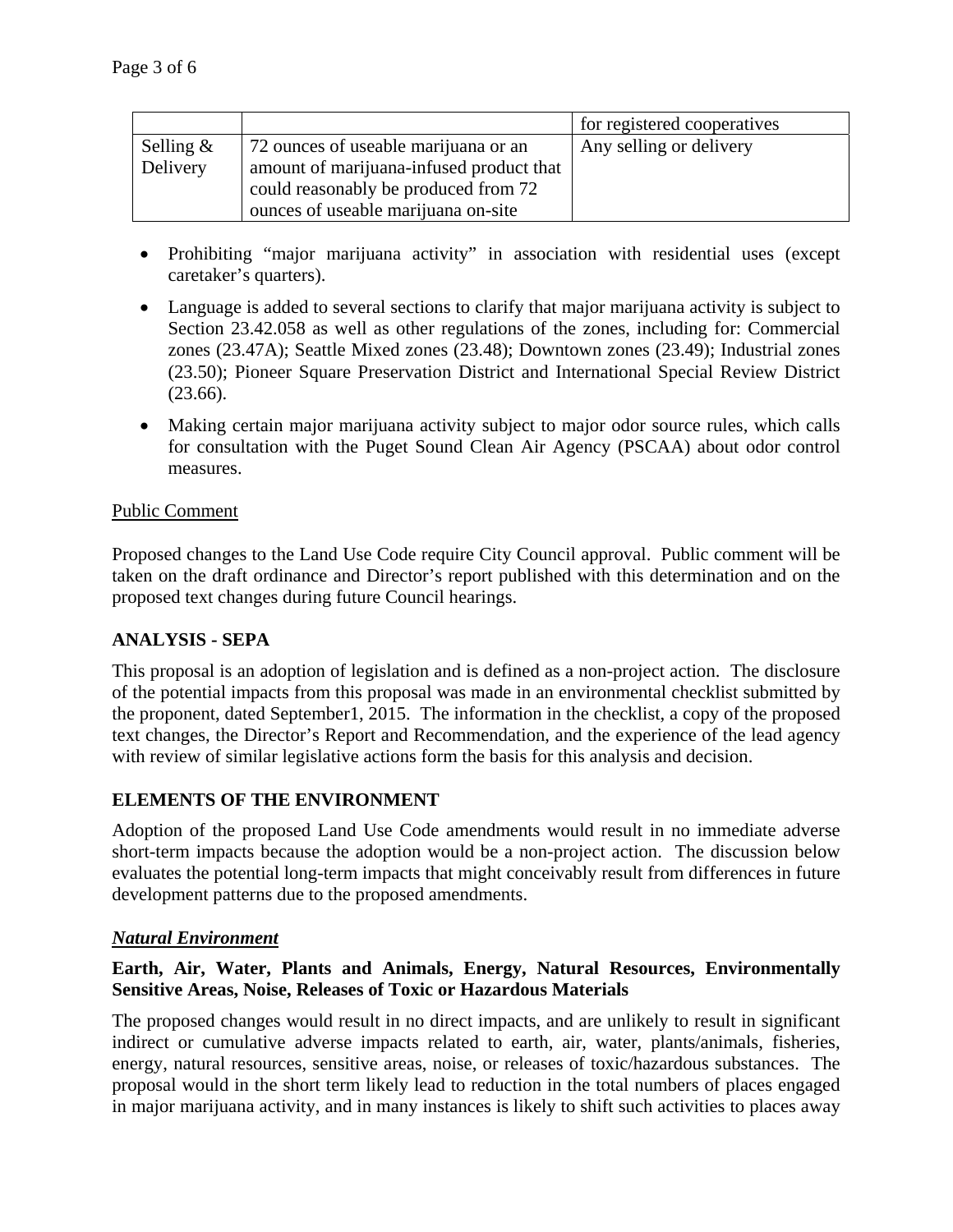from residential and designated character areas to industrial and commercially-oriented areas. Such changes would be likely to accommodate such uses with a lower potential for land use compatibility impact concerns.

The likelihood of worst-case pollutant releases to air or water is judged to be low, although releases of substances (such as fertilizers, pesticides, planting soils, and volatile organic solvents like butane or similar liquids) to stormdrains could be possible, as well as odors released through exhaust systems or open doors. This might occur at production or processing facilities. The proposed inclusion of major marijuana uses in "major odor source" rules in the Land Use Code would ensure that ventilation systems are properly defined to avoid the worst-case potential for odor impact. Elevated noise levels as an adverse, but not significant adverse, impact may also be possible.

To the extent that such uses would more likely occur away from residential uses or historic character districts, there would be an overall reduction in the potential for such adverse impacts to affect public health, safety and welfare, such as upon nearby residents. Despite this finding, the proposal does not eliminate the possibility that future uses of this kind could be located in relatively close proximity to residential uses that border on or near commercial zones, and thus future instances of licensed production or processing facilities of this kind that might locate in places near residential uses would generate added potential for these types of adverse impacts.

Overall, the proposal is not likely to result in significant adverse impacts to plants, animals, fish, or marine life because it is not likely to increase discharges or cause uses to be located near any particular sensitive location with these resources – most commercial and industrial zones are currently developed with buildings and impervious surfaces with only occasional and limited presence of plant or animal habitat nearby.

The proposal is also not anticipated to result in substantial additional construction or demolition, and so only minor levels of site-specific impacts of possible future facility development can be anticipated.

Potential development of future projects on individual sites would be subject to the City's existing regulations, including but not limited to the Stormwater, Grading and Drainage Ordinance, the Environmentally Critical Areas Ordinance, and Noise Ordinance. Such projects would be subject to environmental review if they exceed thresholds for environmental review.

# *Built Environment*

#### **Land & Shoreline Use, Transportation, Public Services and Utilities**

The proposal would amend the Land Use Code, to establish locational restrictions on "major marijuana activity" such as the production, processing, and sale of marijuana and marijuana products. The proposal would likely lead to the limiting of the number of entities engaged in production of cannabis plants as agricultural land uses, because only those entities that are licensed by the State could legally operate such uses. This could reduce the probable frequency of such activity in the city of Seattle, at least during the near-term future. Over time, there potentially could be a gradual increase in such activity, which would relate to licensing trends by the State for such activities. However, neither the initial reduction nor the potential for gradual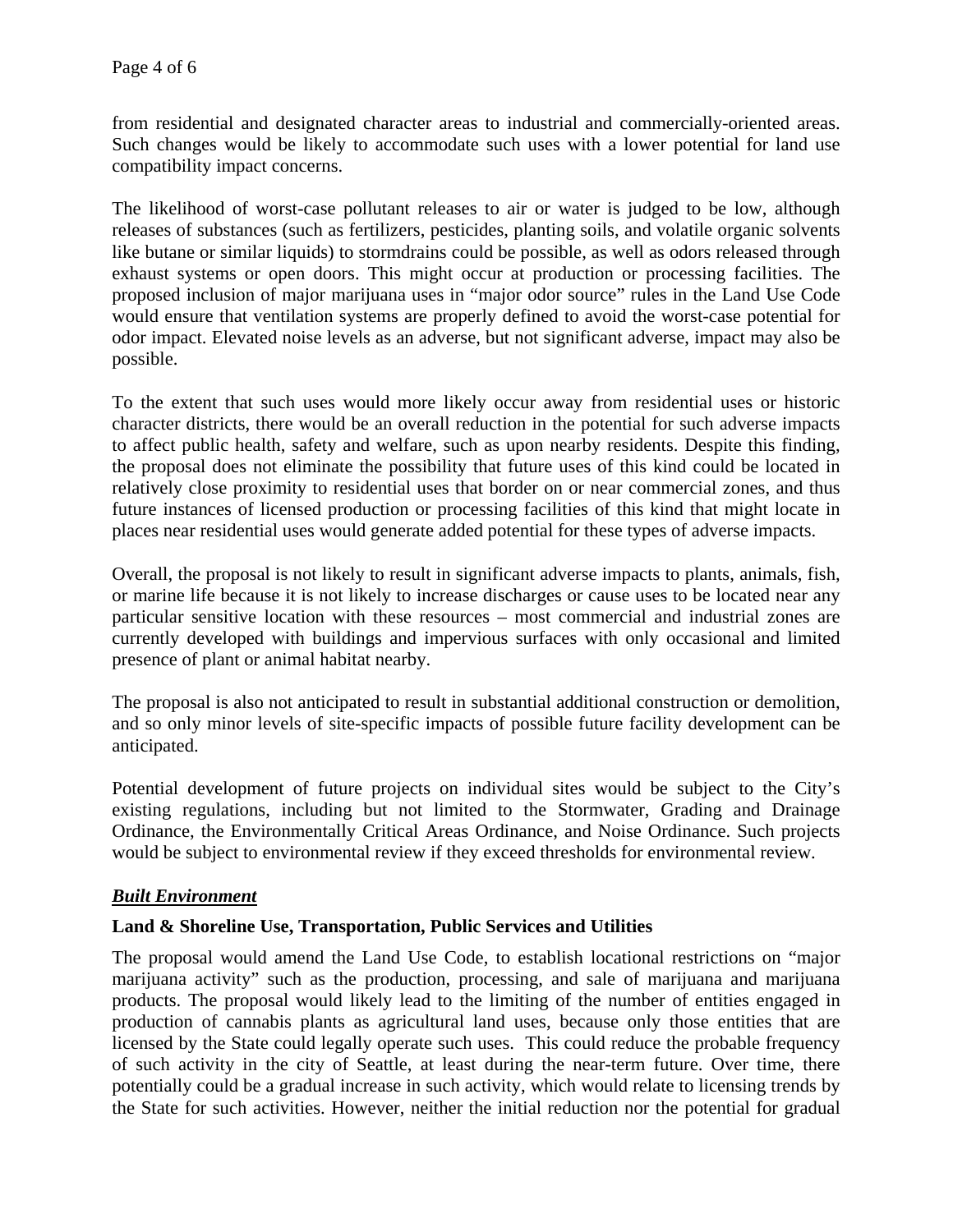increase over time are deemed to generate significant adverse impacts on the natural environment.

Given the reduction in probable frequency of such activity, effects of the proposal would include a probable reduction in the potential for land use-related incompatibilities to arise between marijuana-related uses and surrounding land uses. This includes reduction in the probable overall potential for use-related externalities – such as noise, odor, light/glare, increased activity levels – upon residential uses citywide and the several districts noted for their historic character. However, despite this finding, the proposal does not entirely eliminate the possibility that future uses of this kind could be located in relatively close proximity to residential uses that border on or near commercial zones, and thus future instances of licensed production or processing facilities of this kind that might locate in places near residential uses would generate added potential for these types of adverse impacts. Provisions such as proposed applicability of major odor source rules would increase the probability that potential worst-case impacts, such as odor issues, are avoided.

Also, given proposed use-buffering distances in the proposal, there is likely to be a reduction in other potential for impacts relating to public health, safety and welfare that are identified by the State, with respect to proximity to places where children and other people may congregate. There would also be a reduction in the potential for concentrations of marijuana-related uses in any given area due to the proposed 500-foot buffer between any two of these uses to a third such use. These are interpreted for purposes of this SEPA determination as positive impacts upon the built environment, because of the reduced potential for land use incompatibilities, and because they would be likely to achieve compliance with other State-mandated regulatory prescriptions that will govern this kind of land use, and would clarify in which zones such activities are permitted or prohibited.

This ordinance is not likely to increase demands on transportation systems or public services or utilities, as it would primarily limit the scope of certain activities. While minor changes in locational aspects of such businesses would occur, leading to different land use distribution patterns over time, there is no identified resulting potential for significant adverse impacts on transportation or utility systems, or on delivery of public services.

Future projects developed pursuant to the provisions of the proposal would require permits, review and project approvals as provided for in the Seattle Municipal Code and would be subject to environmental review if they meet or exceed thresholds for environmental review.

# **DECISION - SEPA**

This decision was made after review by the responsible official on behalf of the lead agency of a completed environmental checklist, the proposed Code amendment, and other information on file with the responsible department. This constitutes the Threshold Determination and form. The intent of this declaration is to satisfy the requirement of the State Environmental Policy Act (RCW 43.21.C), including the requirement to inform the public of agency decisions pursuant to SEPA.